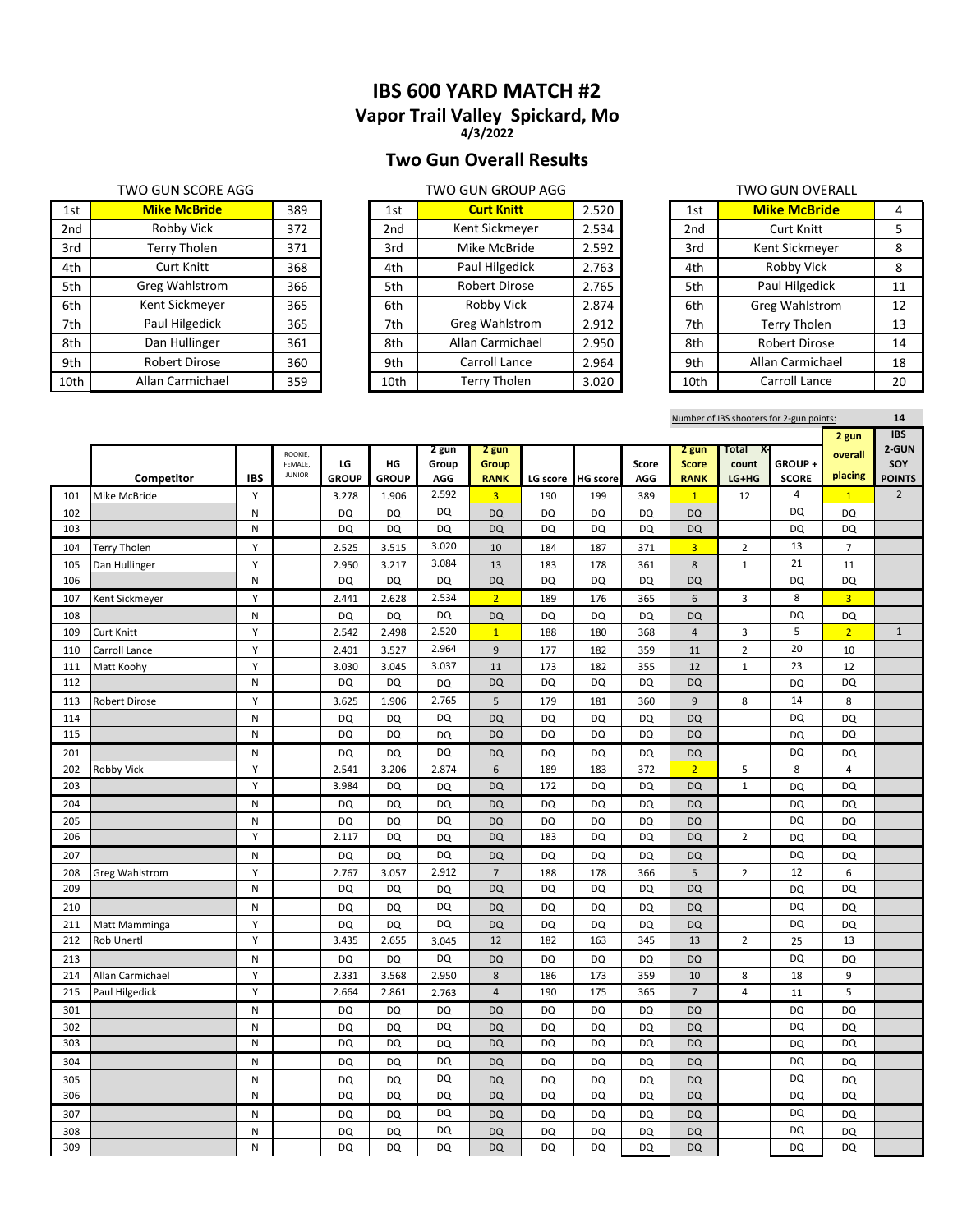|     | <b>Competitor</b> | <b>IBS</b> | ROOKIE,<br>FEMALE.<br><b>JUNIOR</b> | LG<br><b>GROUP</b> | HG<br><b>GROUP</b> | 2 gun<br>Group<br>AGG | 2 gun<br><b>Group</b><br><b>RANK</b> |    | LG score HG score | Score<br>AGG | 2 gun<br><b>Score</b><br><b>RANK</b> | Total<br>count<br>LG+HG | <b>GROUP +</b><br><b>SCORE</b> | 2 gun<br>overall<br>placing | <b>IBS</b><br>2-GUN<br>SOY<br><b>POINTS</b> |
|-----|-------------------|------------|-------------------------------------|--------------------|--------------------|-----------------------|--------------------------------------|----|-------------------|--------------|--------------------------------------|-------------------------|--------------------------------|-----------------------------|---------------------------------------------|
| 310 |                   | N          |                                     | DQ                 | DQ                 | DQ                    | DQ                                   | DQ | DQ                | DQ           | <b>DQ</b>                            |                         | DQ                             | <b>DQ</b>                   |                                             |
| 311 |                   | N          |                                     | DQ                 | DQ                 | DQ                    | DQ                                   | DQ | DQ                | DQ           | <b>DQ</b>                            |                         | DQ                             | <b>DQ</b>                   |                                             |
| 312 |                   | N          |                                     | DQ                 | DQ                 | DQ                    | <b>DQ</b>                            | DQ | DQ                | DQ           | <b>DQ</b>                            |                         | DQ                             | <b>DQ</b>                   |                                             |
| 313 |                   | N          |                                     | DQ                 | DQ                 | DQ                    | DQ                                   | DQ | DQ                | DQ           | <b>DQ</b>                            |                         | DQ                             | DQ                          |                                             |
| 314 |                   | N          |                                     | DQ                 | <b>DQ</b>          | DQ                    | DQ                                   | DQ | DQ                | <b>DQ</b>    | <b>DQ</b>                            |                         | DQ                             | <b>DQ</b>                   |                                             |
| 315 |                   | N          |                                     | DQ                 | DQ                 | DQ                    | DQ                                   | DQ | DQ                | DQ           | <b>DQ</b>                            |                         | DQ                             | <b>DQ</b>                   |                                             |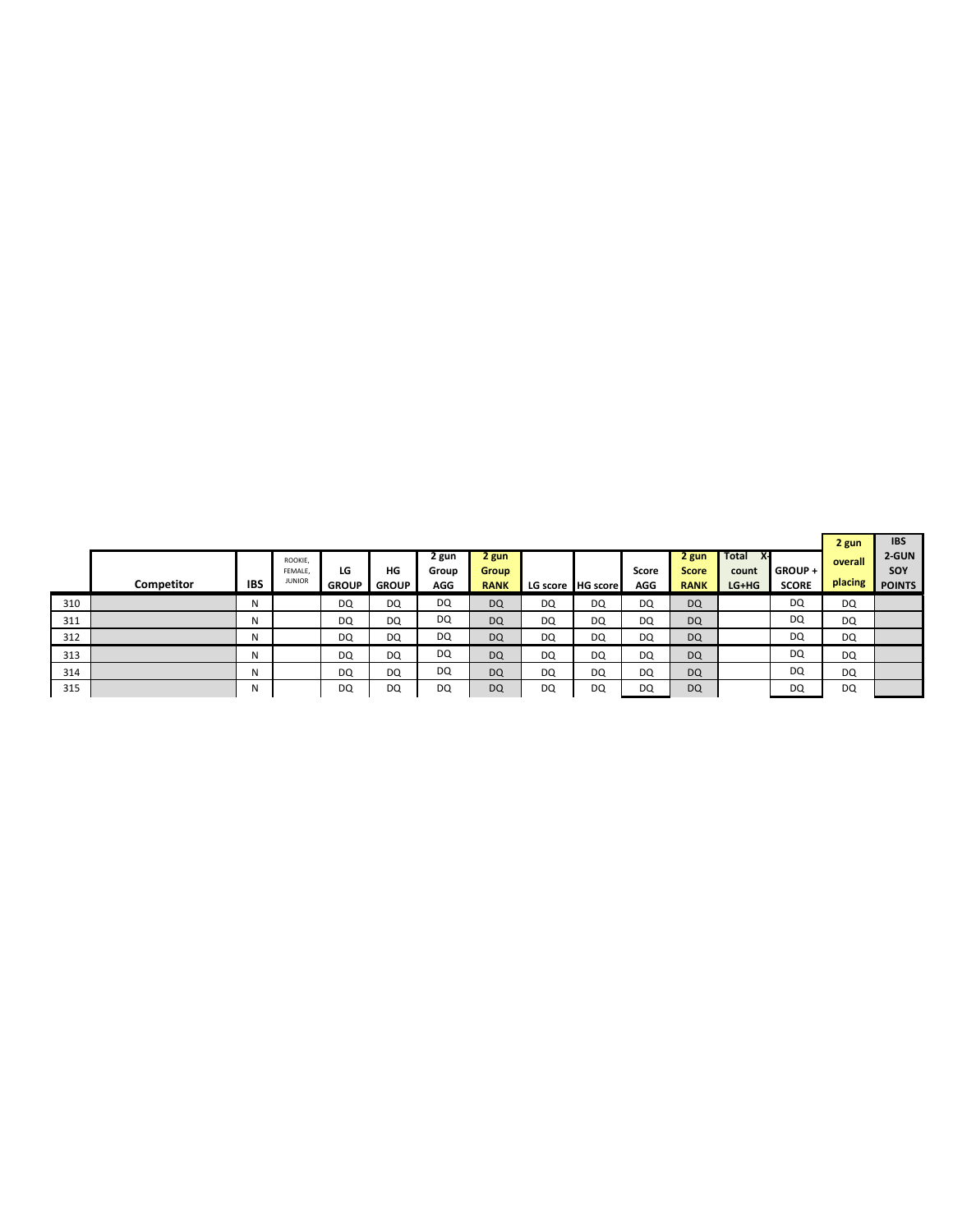# **4/3/2022 Vapor Trail Valley Spickard, Mo**

#### **LIGHT GUN RESULTS**

|     | <b>LIGHT GUN SCORE AGG</b> |     |  |  |  |  |  |  |
|-----|----------------------------|-----|--|--|--|--|--|--|
| 1ST | <b>Paul Hilgedick</b>      | 190 |  |  |  |  |  |  |
| 2ND | Mike McBride               | 190 |  |  |  |  |  |  |
| 3RD | Kent Sickmeyer             | 189 |  |  |  |  |  |  |
| 4TH | Robby Vick                 | 189 |  |  |  |  |  |  |
| 5TH | Curt Knitt                 | 188 |  |  |  |  |  |  |
| 6TH | <b>Greg Wahlstrom</b>      | 188 |  |  |  |  |  |  |
| 7TH | Allan Carmichael           | 186 |  |  |  |  |  |  |
| 8TH | <b>Terry Tholen</b>        | 184 |  |  |  |  |  |  |
| 9TH | Tom Jacobs                 | 183 |  |  |  |  |  |  |
|     | Dan Hullinger              | 183 |  |  |  |  |  |  |

|      | <b>LIGHT GUN SCORE AGG</b> |     |      | <b>LIGHT GUN GROUP AGG</b> |       |          | <b>LIGHT GUN OVERALL</b> |
|------|----------------------------|-----|------|----------------------------|-------|----------|--------------------------|
| 1ST  | <b>Paul Hilgedick</b>      | 190 | 1ST  | <b>Tom Jacobs</b>          | 2.117 | 1ST      | <b>Kent Sickmeyer</b>    |
| 2ND  | Mike McBride               | 190 | 2nd  | Allan Carmichael           | 2.331 | 2ND      | Allan Carmichael         |
| 3RD  | Kent Sickmeyer             | 189 | 3rd  | Carroll Lance              | 2.401 | 3RD      | Paul Hilgedick           |
| 4TH  | Robby Vick                 | 189 | 4th  | Kent Sickmever             | 2.441 | 4TH      | Tom Jacobs               |
| 5TH  | <b>Curt Knitt</b>          | 188 | 5th  | Terry Tholen               | 2.525 | 5TH      | <b>Robby Vick</b>        |
| 6TH  | Greg Wahlstrom             | 188 | 6th  | <b>Robby Vick</b>          | 2.541 | 6TH      | <b>Curt Knitt</b>        |
| 7TH  | Allan Carmichael           | 186 | 7th  | <b>Curt Knitt</b>          | 2.542 | 7TH      | <b>Terry Tholen</b>      |
| 8TH  | Terry Tholen               | 184 | 8th  | Paul Hilgedick             | 2.664 | 8TH      | Mike McBride             |
| 9TH  | Tom Jacobs                 | 183 | 9th  | Greg Wahlstrom             | 2.767 | 9TH      | Greg Wahlstrom           |
| 10TH | Dan Hullinger              | 183 | 10th | Dan Hullinger              | 2.950 | 10TH     | Carroll Lance            |
|      |                            |     |      |                            |       | $\cdots$ |                          |

|      | <b>LIGHT GUN OVERALL</b> |    |  |  |  |  |  |
|------|--------------------------|----|--|--|--|--|--|
| 1ST  | <b>Kent Sickmever</b>    | 7  |  |  |  |  |  |
| 2ND  | Allan Carmichael         | 9  |  |  |  |  |  |
| 3RD  | Paul Hilgedick           | 9  |  |  |  |  |  |
| 4TH  | Tom Jacobs               | 10 |  |  |  |  |  |
| 5TH  | Robby Vick               | 10 |  |  |  |  |  |
| 6TH  | <b>Curt Knitt</b>        | 12 |  |  |  |  |  |
| 7TH  | <b>Terry Tholen</b>      | 13 |  |  |  |  |  |
| 8TH  | Mike McBride             | 14 |  |  |  |  |  |
| 9TH  | <b>Greg Wahlstrom</b>    | 15 |  |  |  |  |  |
| 10TH | Carroll Lance            | 16 |  |  |  |  |  |
| 11th | Dan Hullinger            | 20 |  |  |  |  |  |
| 12th | <b>Rob Unertl</b>        | 24 |  |  |  |  |  |
| 13th | Matt Koohv               | 25 |  |  |  |  |  |

|     | LIGHT GUN SINGLE TARGET HIGHEST SCORE |    |       |  |
|-----|---------------------------------------|----|-------|--|
| 1ST | Tom Jacobs                            |    | 1.567 |  |
| 2ND | Allan Carmichael                      | 49 | 1.141 |  |
| 3RD | Dan Hullinger                         | 49 | 2.099 |  |

|     | LIGHT GUN SINGLE TARGET HIGHEST SCORE |    |       | $\ddot{\phantom{0}}$ |                 | LIGHT GUN SINGLE TARGET SMALLEST GROUP |    |            | 12th | Rob Unertl                 |    |
|-----|---------------------------------------|----|-------|----------------------|-----------------|----------------------------------------|----|------------|------|----------------------------|----|
| 1ST | Tom Jacobs                            | sσ | 567   |                      | 1ST             | Allan Carmichael                       | 49 | A<br>. 141 | 13th | Matt Koohv                 |    |
| 2ND | Allan Carmichael                      | 49 | 1.141 |                      | 2 <sub>nd</sub> | Tom Jacobs                             | 4, | 1.395      |      |                            |    |
| 3RD | Dan Hullinger                         | 49 | 2.099 |                      | 3rd             | Paul Hilgedick                         | ൧  | 4.467      |      | Number of LG IBS shooters: | 16 |

|                         |                       |                           | RELAY-       | ROOKIE,<br>FEMALE, |       |                | <b>LG TARGET 1</b> |       |                          | <b>LG TARGET 2</b> |       |                | <b>LG TARGET 3</b> |       |                           | <b>LG TARGET 4</b> | SCORE      | <b>SCORE</b>   | X                       | GROUP              | <b>GROUP</b>       | GROUP-          | OVERALL              |                |                         | <b>SOY Points</b>       |                |
|-------------------------|-----------------------|---------------------------|--------------|--------------------|-------|----------------|--------------------|-------|--------------------------|--------------------|-------|----------------|--------------------|-------|---------------------------|--------------------|------------|----------------|-------------------------|--------------------|--------------------|-----------------|----------------------|----------------|-------------------------|-------------------------|----------------|
|                         | Competitor            | <b>IBS</b>                | <b>BENCH</b> | <b>JUNIOR</b>      | Score | X              | Group              | Score |                          | Group              | Score | X              | Group              | Score | $\boldsymbol{\mathsf{x}}$ | Group              | AGG        | <b>RANK</b>    | <b>TOTAL</b>            | AGG                | <b>RANK</b>        | SCORE)          | PLACE                | Score          |                         | <b>Group Overall</b>    | Total          |
| $\mathbf{1}$            | Mike McBride          | Y                         | 101          |                    | 49    | 2              | 2.162              | 47    |                          | 5.001              | 47    | 2              | 2.849              | 47    | $\overline{1}$            | 3.099              | 190        | $\overline{2}$ | 5                       | 3.278              | 12                 | 14              | 8                    | $\overline{2}$ |                         |                         | $\overline{2}$ |
| $\overline{2}$          |                       | $\mathsf{N}$              | 102          |                    |       |                |                    |       |                          |                    |       |                |                    |       |                           |                    | DQ         | DQ             |                         | DQ.                | DQ                 | <b>DQ</b>       | DQ                   |                |                         |                         |                |
| $\overline{\mathbf{3}}$ |                       | ${\sf N}$                 | 103          |                    |       |                |                    |       |                          |                    |       |                |                    |       |                           |                    | DO         | DQ             |                         | <b>DQ</b>          | DQ                 | DQ              | DQ                   |                |                         |                         |                |
| 4                       | <b>Terry Tholen</b>   | Y                         | 104          |                    | 47    |                | 1.821              | 44    |                          | 2.645              | 46    |                | 2.924              | 47    |                           | 2.711              | 184        | 8              |                         | 2.525              | 5 <sub>1</sub>     | 13              | $\overline{7}$       |                |                         |                         |                |
| 5                       | Dan Hullinger         | Y                         | 105          |                    | 44    |                | 2.592              | 49    |                          | 2.099              | 49    | 1              | 2.371              | 41    |                           | 4.739              | 183        | 10             | $\,$ 1                  | 2.950              | 10                 | 20              | 11                   |                |                         |                         |                |
| 6                       |                       | ${\sf N}$                 | 106          |                    |       |                |                    |       |                          |                    |       |                |                    |       |                           |                    | <b>DQ</b>  | <b>DQ</b>      |                         | <b>DQ</b>          | DQ                 | DQ              | DQ                   |                |                         |                         |                |
| $\overline{7}$          | Kent Sickmeyer        | Y                         | 107          |                    | 49    | $\overline{2}$ | 2.411              | 45    |                          | 1.835              | 47    |                | 3.037              | 48    |                           | 2.479              | 189        | 3 <sup>7</sup> | $\overline{2}$          | 2.441              | 4 <sup>1</sup>     | $7\overline{ }$ | 1                    | $\mathbf{1}$   |                         | $\overline{\mathbf{3}}$ | $\overline{4}$ |
| 8                       |                       | ${\sf N}$                 | 108          |                    |       |                |                    |       |                          |                    |       |                |                    |       |                           |                    | DQ.        | DQ             |                         | DQ.                | DQ.                | DQ              | DQ                   |                |                         |                         |                |
| $\mathsf{q}$            | Curt Knitt            | Y                         | 109          |                    | 46    |                | 2.142              | 48    |                          | 2.577              | 46    |                | 2.746              | 48    | $\overline{1}$            | 2.704              | 188        | 5 <sup>1</sup> | $\mathbf{1}$            | 2.542              | $7\phantom{.0}$    | 12              | 6                    |                |                         |                         |                |
| 10                      | Carroll Lance         | Y                         | 110          |                    | 46    | 1              | 2.701              | 47    |                          | 2.550              | 43    |                | 1.499              | 41    |                           | 2.852              | 177        | 13             | $\mathbf 1$             | 2.401              | 3 <sup>7</sup>     | 16              | 10                   |                | $\mathbf{1}$            |                         | 1              |
| 11                      | Matt Koohy            | Y                         | 111          |                    | 39    |                | 1.612              | 48    |                          | 2.214              | 38    |                | 5.314              | 48    | $\mathbf{1}$              | 2.980              | 173        | 14             | $\,$ 1                  | 3.030              | 11                 | 25              | 13                   |                |                         |                         |                |
| 12                      |                       | ${\sf N}$                 | 112          |                    |       |                |                    |       |                          |                    |       |                |                    |       |                           |                    | DQ         | DQ             |                         | <b>DQ</b>          | DQ                 | DQ              | DQ                   |                |                         |                         |                |
| 13                      | <b>Robert Dirose</b>  | Y                         | 113          |                    | 43    |                | 4.360              | 45    |                          | 3.488              | 44    |                | 2.755              | 47    | $\overline{2}$            | 3.897              | 179        | 12             | $\overline{2}$          | 3.625              | 14                 | 26              | 14                   |                |                         |                         |                |
| 14                      |                       | $\mathsf{N}$              | 114          |                    |       |                |                    |       |                          |                    |       |                |                    |       |                           |                    | DO         | <b>DQ</b>      |                         | <b>DQ</b>          | DQ                 | DQ              | DQ                   |                |                         |                         |                |
| 15                      |                       | $\mathsf{N}$              | 115          |                    |       |                |                    |       |                          |                    |       |                |                    |       |                           |                    | DQ         | DQ             |                         | DQ.                | <b>DQ</b>          | DQ              | DQ                   |                |                         |                         |                |
| 16                      |                       | $\mathsf{N}$              | 201          |                    |       |                |                    |       |                          |                    |       |                |                    |       |                           |                    | <b>DQ</b>  | <b>DQ</b>      |                         | <b>DQ</b>          | DQ                 | DQ              | DQ                   |                |                         |                         |                |
| 17                      | <b>Robby Vick</b>     | Y                         | 202          |                    | 49    | $\mathbf{1}$   | 3.016              | 49    | $\overline{2}$           | 2.707              | 44    |                | 2.577              | 47    |                           | 1.864              | 189        | $\overline{4}$ | $\overline{\mathbf{3}}$ | 2.541              | 6                  | 10              | 5 <sup>1</sup>       |                |                         |                         |                |
| 18                      | <b>Ritchie Butler</b> | Y                         | 203          |                    | 40    |                | 4.602              | 38    |                          | 3.989              | 48    |                | 3.232              | 46    | $\overline{1}$            | 4.112              | 172        | 15             | $\mathbf{1}$            | 3.984              | 15                 | 30              | 15                   |                |                         |                         |                |
| 19<br>20                |                       | ${\sf N}$<br>$\mathsf{N}$ | 204          |                    |       |                |                    |       |                          |                    |       |                |                    |       |                           |                    | DQ         | <b>DQ</b>      |                         | <b>DQ</b>          | DQ                 | DQ              | DQ                   |                |                         |                         |                |
| 21                      | Tom Jacobs            | Y                         | 205          |                    | 47    |                |                    |       |                          |                    |       |                |                    |       |                           |                    | <b>DQ</b>  | <b>DQ</b><br>9 |                         | <b>DQ</b><br>2.117 | DQ<br>$\mathbf{1}$ | DQ              | DQ<br>$\overline{A}$ |                | $\overline{\mathbf{3}}$ |                         | 3              |
| 22                      |                       | N                         | 206<br>207   |                    |       |                | 1.395              | 50    | $\overline{2}$           | 1.567              | 42    |                | 3.827              | 44    |                           | 1.678              | 183<br>DQ. | DQ             | $\overline{2}$          | <b>DQ</b>          | <b>DQ</b>          | 10<br>DQ        | DQ                   |                |                         |                         |                |
| 23                      | Greg Wahlstrom        | Y                         | 208          |                    | 46    |                | 1.804              | 48    | $\mathbf{1}$             | 2.490              | 46    | $\overline{1}$ | 3.975              | 48    |                           | 2.797              | 188        | 6              | $\overline{2}$          | 2.767              | 9                  | 15              | 9                    |                |                         |                         |                |
| 24                      |                       | $\mathsf{N}$              | 209          |                    |       |                |                    |       |                          |                    |       |                |                    |       |                           |                    | DO         | <b>DO</b>      |                         | <b>DO</b>          | DQ                 | DQ              | DQ                   |                |                         |                         |                |
| 25                      |                       | $\mathsf{N}$              | 210          |                    |       |                |                    |       |                          |                    |       |                |                    |       |                           |                    | <b>DO</b>  | <b>DQ</b>      |                         | <b>DQ</b>          | DQ                 | DQ              | DQ                   |                |                         |                         |                |
| 26                      | Matt Mamminga         | Y                         | 211          |                    |       |                |                    |       |                          |                    |       |                |                    |       |                           |                    | DQ         | <b>DQ</b>      |                         | <b>DQ</b>          | DQ                 | DQ              | DQ                   |                |                         |                         |                |
| 27                      | Rob Unertl            | Y                         | 212          |                    | 48    | $\mathbf{1}$   | 2.045              | 45    |                          | 3.707              | 44    |                | 4.273              | 45    | $\mathbf{1}$              | 3.713              | 182        | 11             | $\overline{2}$          | 3.435              | 13                 | 24              | 12                   |                |                         |                         |                |
| 28                      |                       | $\mathsf{N}$              | 213          |                    |       |                |                    |       |                          |                    |       |                |                    |       |                           |                    | <b>DO</b>  | DQ             |                         | <b>DQ</b>          | DQ                 | DQ              | DQ                   |                |                         |                         |                |
| 29                      | Allan Carmichael      | Y                         | 214          |                    | 46    | $\overline{1}$ | 2.937              | 49    | $\overline{\phantom{0}}$ | 2.747              | 42    |                | 2.499              | 49    | $\overline{1}$            | 1.141              | 186        | $\overline{7}$ | $\overline{4}$          | 2.331              | $\overline{2}$     | $9\,$           | $\overline{2}$       |                | $\overline{2}$          | $\overline{2}$          | $\overline{4}$ |
| 30                      | <b>Paul Hilgedick</b> | Y                         | 215          |                    | 47    |                | 1.467              | 46    |                          | 4.150              | 48    | 1              | 2.290              | 49    | $\overline{1}$            | 2.750              | 190        | $\mathbf{1}$   | $\overline{2}$          | 2.664              | 8                  | $\mathsf{9}$    | $\overline{3}$       | 3              |                         | $\mathbf{1}$            | $\overline{4}$ |
| 31                      |                       | $\mathsf{N}$              | 301          |                    |       |                |                    |       |                          |                    |       |                |                    |       |                           |                    | DO         | <b>DQ</b>      |                         | <b>DO</b>          | DQ                 | DQ              | DQ                   |                |                         |                         |                |
| 32                      |                       | $\mathsf{N}$              | 302          |                    |       |                |                    |       |                          |                    |       |                |                    |       |                           |                    | <b>DO</b>  | DQ             |                         | <b>DO</b>          | DQ                 | DQ              | DQ                   |                |                         |                         |                |
| 33                      |                       | ${\sf N}$                 | 303          |                    |       |                |                    |       |                          |                    |       |                |                    |       |                           |                    | DQ         | <b>DQ</b>      |                         | DQ                 | DQ                 | DQ              | DQ                   |                |                         |                         |                |
| 34                      |                       | N                         | 304          |                    |       |                |                    |       |                          |                    |       |                |                    |       |                           |                    | DQ         | DQ             |                         | DQ                 | <b>DQ</b>          | DQ              | DQ                   |                |                         |                         |                |
| 35                      |                       | $\mathsf{N}$              | 305          |                    |       |                |                    |       |                          |                    |       |                |                    |       |                           |                    | <b>DQ</b>  | <b>DQ</b>      |                         | <b>DQ</b>          | DQ                 | <b>DQ</b>       | DQ                   |                |                         |                         |                |
| 36                      |                       | ${\sf N}$                 | 306          |                    |       |                |                    |       |                          |                    |       |                |                    |       |                           |                    | <b>DQ</b>  | <b>DQ</b>      |                         | <b>DQ</b>          | DQ                 | DQ              | DQ                   |                |                         |                         |                |
| 37                      |                       | N                         | 307          |                    |       |                |                    |       |                          |                    |       |                |                    |       |                           |                    | DQ         | DQ             |                         | DQ                 | DQ.                | DQ              | DQ                   |                |                         |                         |                |
| 38                      |                       | $\mathsf{N}$              | 308          |                    |       |                |                    |       |                          |                    |       |                |                    |       |                           |                    | DO         | <b>DQ</b>      |                         | <b>DQ</b>          | DQ                 | DQ              | DQ                   |                |                         |                         |                |
| 39                      |                       | $\mathsf{N}$              | 309          |                    |       |                |                    |       |                          |                    |       |                |                    |       |                           |                    | DQ         | <b>DO</b>      |                         | <b>DQ</b>          | DQ                 | DQ              | DQ                   |                |                         |                         |                |
| 40                      |                       | $\mathsf{N}$              | 310          |                    |       |                |                    |       |                          |                    |       |                |                    |       |                           |                    | DQ         | DQ             |                         | DQ                 | DQ                 | DQ              | DQ                   |                |                         |                         |                |
| 41                      |                       | N                         | 311          |                    |       |                |                    |       |                          |                    |       |                |                    |       |                           |                    | DQ         | DQ             |                         | DQ                 | <b>DQ</b>          | <b>DQ</b>       | DQ                   |                |                         |                         |                |
| 42                      |                       | N                         | 312          |                    |       |                |                    |       |                          |                    |       |                |                    |       |                           |                    | DQ         | <b>DQ</b>      |                         | DQ                 | DQ                 | DQ              | DQ                   |                |                         |                         |                |
| 43                      |                       | N                         | 313          |                    |       |                |                    |       |                          |                    |       |                |                    |       |                           |                    | DO         | <b>DO</b>      |                         | DO                 | DQ                 | DQ              | DQ                   |                |                         |                         |                |
| 44                      |                       | N                         | 314          |                    |       |                |                    |       |                          |                    |       |                |                    |       |                           |                    | DQ         | DQ             |                         | DQ                 | DQ.                | DQ              | DQ                   |                |                         |                         |                |
| 45                      |                       | ${\sf N}$                 | 315          |                    |       |                |                    |       |                          |                    |       |                |                    |       |                           |                    | <b>DQ</b>  | <b>DQ</b>      |                         | DQ                 | DQ                 | <b>DQ</b>       | <b>DQ</b>            |                |                         |                         |                |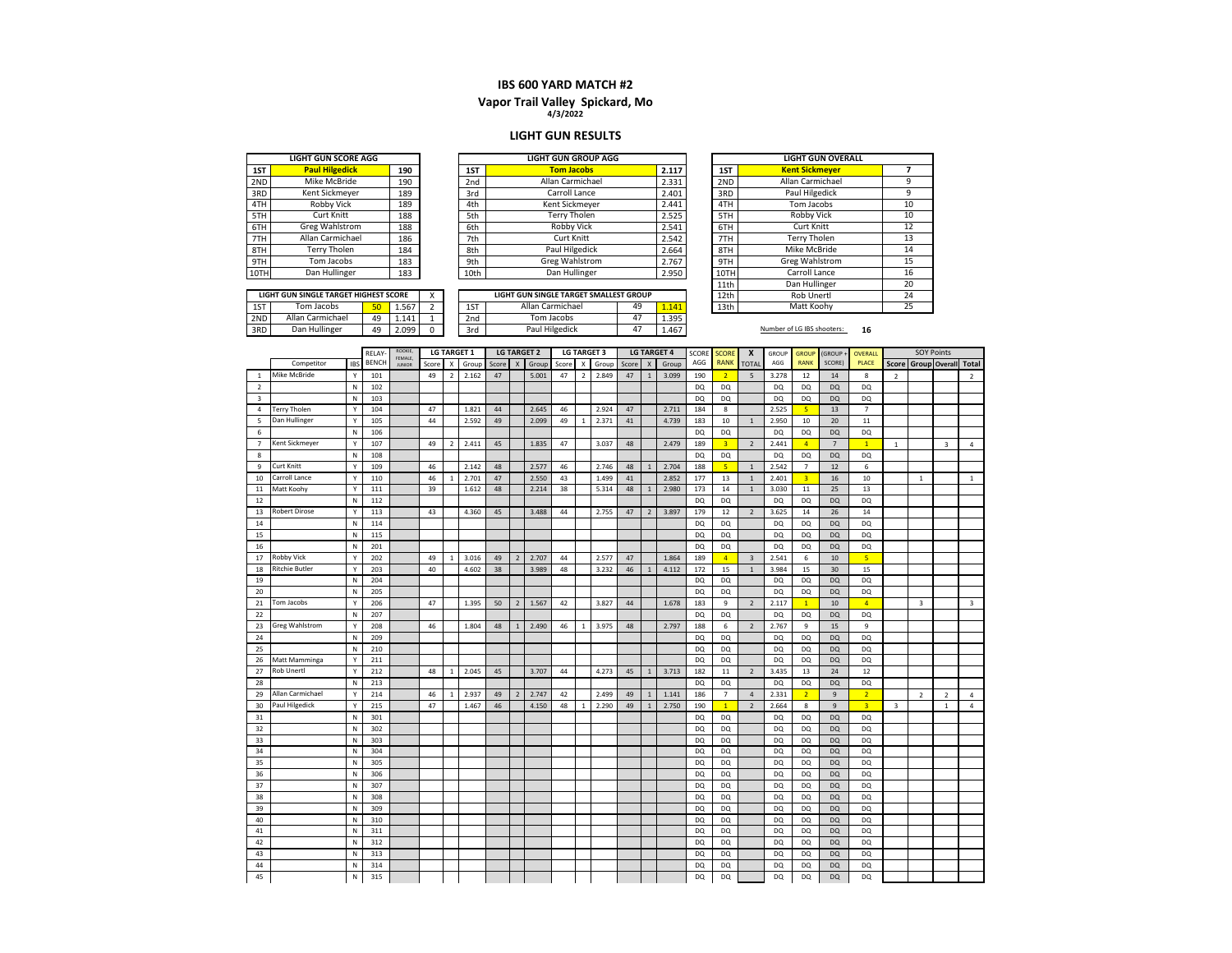# **Vapor Trail Valley Spickard, Mo 4/3/2022**

#### **HEAVY GUN RESULTS**

| <b>HEAVY GUN SCORE AGG</b> |                       |     |  |  |  |  |  |
|----------------------------|-----------------------|-----|--|--|--|--|--|
| 1ST                        | <b>Mike McBride</b>   | 199 |  |  |  |  |  |
| 2ND                        | <b>Terry Tholen</b>   | 187 |  |  |  |  |  |
| 3RD                        | Robby Vick            | 183 |  |  |  |  |  |
| 4TH                        | Matt Koohy            | 182 |  |  |  |  |  |
| 5TH                        | Carroll Lance         | 182 |  |  |  |  |  |
| 6TH                        | <b>Robert Dirose</b>  | 181 |  |  |  |  |  |
| 7TH                        | Curt Knitt            | 180 |  |  |  |  |  |
| 8TH                        | <b>Greg Wahlstrom</b> | 178 |  |  |  |  |  |
| 9TH                        | Dan Hullinger         | 178 |  |  |  |  |  |
|                            | Kent Sickmeyer        | 176 |  |  |  |  |  |

|      |       | <b>HEAVY GUN GROUP AGG</b> |                 |     | <b>HEAVY GUN SCORE AGG</b> |      |  |  |
|------|-------|----------------------------|-----------------|-----|----------------------------|------|--|--|
| 1ST  | 1.906 | <b>Mike McBride</b>        | 1ST             | 199 | <b>Mike McBride</b>        | 1ST  |  |  |
| 2ND  | 1.906 | <b>Robert Dirose</b>       | 2 <sub>nd</sub> | 187 | Terry Tholen               | 2ND  |  |  |
| 3RD  | 2.498 | <b>Curt Knitt</b>          | 3rd             | 183 | Robby Vick                 | 3RD  |  |  |
| 4TH  | 2.628 | Kent Sickmeyer             | 4th             | 182 | Matt Koohy                 | 4TH  |  |  |
| 5TH  | 2.655 | Rob Unertl                 | 5th             | 182 | Carroll Lance              | 5TH  |  |  |
| 6TH  | 2.861 | Paul Hilgedick             | 6th             | 181 | <b>Robert Dirose</b>       | 6TH  |  |  |
| 7TH  | 3.045 | Matt Koohy                 | 7th             | 180 | <b>Curt Knitt</b>          | 7TH  |  |  |
| 8TH  | 3.057 | Greg Wahlstrom             | 8th             | 178 | Greg Wahlstrom             | 8TH  |  |  |
| 9TH  | 3.206 | Robby Vick                 | 9th             | 178 | Dan Hullinger              | 9TH  |  |  |
| 10TH | 3.217 | Dan Hullinger              | 10th            | 176 | Kent Sickmeyer             | 10TH |  |  |
| 11th |       |                            |                 |     |                            |      |  |  |

|   |      | <b>HEAVY GUN GROUP AGG</b>             |        |       |      | <b>HEAVY GUN OVERALL</b> |    |
|---|------|----------------------------------------|--------|-------|------|--------------------------|----|
|   | 1ST  | <b>Mike McBride</b>                    |        | 1.906 | 1ST  | <b>Mike McBride</b>      | 2  |
|   | 2nd  | <b>Robert Dirose</b>                   |        | 1.906 | 2ND  | Robert Dirose            | 8  |
|   | 3rd  | <b>Curt Knitt</b>                      |        | 2.498 | 3RD  | <b>Curt Knitt</b>        | 10 |
|   | 4th  | Kent Sickmeyer                         |        | 2.628 | 4TH  | Matt Koohy               | 11 |
|   | 5th  | Rob Unertl                             |        | 2.655 | 5TH  | Robby Vick               | 12 |
|   | 6th  | Paul Hilgedick                         |        | 2.861 | 6TH  | <b>Terry Tholen</b>      | 13 |
|   | 7th  | Matt Koohy                             |        | 3.045 | 7TH  | Kent Sickmeyer           | 14 |
|   | 8th  | <b>Greg Wahlstrom</b>                  |        | 3.057 | 8TH  | <b>Greg Wahlstrom</b>    | 16 |
|   | 9th  | Robby Vick                             |        | 3.206 | 9TH  | Paul Hilgedick           | 17 |
|   | 10th | Dan Hullinger                          |        | 3.217 | 10TH | Carroll Lance            | 17 |
|   |      |                                        |        |       | 11th | Rob Unertl               | 18 |
| X |      | HEAVY GUN SINGLE TARGET SMALLEST GROUP |        |       | 12th | Dan Hullinger            | 19 |
| 5 | 1ST  | <b>Robert Dirose</b>                   | 50     | 1.081 | 13th | Allan Carmichael         | 25 |
|   |      | $-1$ , $-1$ , $-1$                     | $\sim$ | .     |      |                          |    |

1ST 50 1.081 5 1ST 1.081 13th Robert Dirose 2nd | Mike McBride | 50 | 1.650 | 1 | 2ND | Rob Unertl | 42 | 1.115 3rd | Mike McBride | 50 | 1.933 | 2 | 3RD | Paul Hilgedick | 37 | 1.186 | **Number of HG IBS shooters:** 14 **HEAVY GUN SINGLE TARGET HIGHEST SCORE**<br>1ST Robert Dirose **50** 1.081 Mike McBride Rob Unertl Paul Hilgedick Robert Dirose 50 1.081<br>Rob Unertl 42 1.115 37 42 50

|                         |                       |            | <b>RELAY</b> | ROOKIE,                        |       |                | HG TARGET 1 |       |                | <b>HG TARGET 2</b> |       |                | <b>HG TARGET 3</b> |       |                | <b>HG TARGET 4</b> | SCORE     | <b>SCORE</b>   | $\boldsymbol{x}$ | GROUP     | <b>GROUP</b>   | (GROUP         | <b>OVERALL</b> |                |                | <b>SOY Points</b>   |              |
|-------------------------|-----------------------|------------|--------------|--------------------------------|-------|----------------|-------------|-------|----------------|--------------------|-------|----------------|--------------------|-------|----------------|--------------------|-----------|----------------|------------------|-----------|----------------|----------------|----------------|----------------|----------------|---------------------|--------------|
|                         | Competitor            | <b>IBS</b> | <b>BENCH</b> | <b>FEMALE</b><br><b>JUNIOR</b> | Score | X              | Group       | Score | X              | Group              | Score | X              | Group              | Score | $\times$       | Group              | AGG       | <b>RANK</b>    | TOTAL            | AGG       | <b>RANK</b>    | SCORE)         | <b>PLACE</b>   | <b>Score</b>   |                | Group Overall Total |              |
| 1                       | Mike McBride          | Υ          | 101          |                                | 50    | $\overline{2}$ | 1.933       | 50    | $\mathbf{1}$   | 1.650              | 49    | $\overline{2}$ | 1.905              | 50    | $\overline{2}$ | 2.134              | 199       | $\mathbf{1}$   | 7                | 1.906     | $\mathbf{1}$   | $\overline{2}$ | $\mathbf{1}$   | $\overline{2}$ | $\overline{2}$ | 2                   | 6            |
| $\overline{2}$          |                       | N          | 102          |                                |       |                |             |       |                |                    |       |                |                    |       |                |                    | DQ        | DQ             |                  | DQ        | <b>DQ</b>      | <b>DQ</b>      | <b>DQ</b>      |                |                |                     |              |
| $\overline{\mathbf{3}}$ |                       | N          | 103          |                                |       |                |             |       |                |                    |       |                |                    |       |                |                    | <b>DQ</b> | DQ             |                  | <b>DQ</b> | <b>DQ</b>      | <b>DQ</b>      | <b>DQ</b>      |                |                |                     |              |
| $\overline{4}$          | <b>Terry Tholen</b>   | Y          | 104          |                                | 47    | 2              | 2.986       | 49    |                | 3.559              | 45    |                | 3.393              | 46    |                | 4.121              | 187       | $\overline{2}$ | $\overline{2}$   | 3.515     | 11             | 13             | 6              | $\mathbf{1}$   |                |                     | $\mathbf{1}$ |
| 5                       | Dan Hullinger         | Υ          | 105          |                                | 46    |                | 1.653       | 46    |                | 3.874              | 42    |                | 3.093              | 44    |                | 4.249              | 178       | 9              |                  | 3.217     | 10             | 19             | 12             |                |                |                     |              |
| 6                       |                       | N          | 106          |                                |       |                |             |       |                |                    |       |                |                    |       |                |                    | <b>DQ</b> | <b>DQ</b>      |                  | <b>DQ</b> | <b>DQ</b>      | <b>DQ</b>      | <b>DQ</b>      |                |                |                     |              |
| $\overline{7}$          | Kent Sickmeyer        | Υ          | 107          |                                | 36    |                | 2.238       | 46    | $\mathbf{1}$   | 2.291              | 46    |                | 1.941              | 48    |                | 4.040              | 176       | 10             | $\mathbf{1}$     | 2.628     | $\overline{4}$ | 14             | $\overline{7}$ |                |                |                     |              |
| 8                       |                       | N          | 108          |                                |       |                |             |       |                |                    |       |                |                    |       |                |                    | DQ        | <b>DQ</b>      |                  | DQ        | <b>DQ</b>      | <b>DQ</b>      | DQ             |                |                |                     |              |
| 9                       | Curt Knitt            | Y          | 109          |                                | 43    |                | 3.357       | 47    | $\overline{1}$ | 2.095              | 49    | $\mathbf{1}$   | 2.255              | 41    |                | 2.285              | 180       | $\overline{7}$ | $\overline{2}$   | 2.498     | $\overline{3}$ | 10             | $\overline{3}$ |                |                |                     |              |
| 10                      | Carroll Lance         | Y          | 110          |                                | 44    | 1              | 4.793       | 50    |                | 2.269              | 39    |                | 4.051              | 49    |                | 2.995              | 182       | 5 <sub>o</sub> | $\mathbf{1}$     | 3.527     | 12             | 17             | 10             |                |                |                     |              |
| 11                      | Matt Koohy            | Υ          | 111          |                                | 43    |                | 4.253       | 47    |                | 2.154              | 47    |                | 3.262              | 45    |                | 2.510              | 182       | $\overline{4}$ |                  | 3.045     | $\overline{7}$ | 11             | $\overline{4}$ |                |                |                     |              |
| 12                      |                       | N          | 112          |                                |       |                |             |       |                |                    |       |                |                    |       |                |                    | <b>DQ</b> | <b>DQ</b>      |                  | <b>DQ</b> | <b>DQ</b>      | <b>DQ</b>      | <b>DQ</b>      |                |                |                     |              |
| 13                      | <b>Robert Dirose</b>  | Υ          | 113          |                                | 38    |                | 2.026       | 48    | $\mathbf{1}$   | 1.986              | 50    | 5              | 1.081              | 45    |                | 2.529              | 181       | 6              | 6                | 1.906     | $\overline{2}$ | 8              | 2 <sup>1</sup> |                | $\mathbf{1}$   | $\mathbf{1}$        | $2^{\circ}$  |
| 14                      |                       | N          | 114          |                                |       |                |             |       |                |                    |       |                |                    |       |                |                    | <b>DQ</b> | <b>DQ</b>      |                  | <b>DQ</b> | <b>DQ</b>      | <b>DQ</b>      | <b>DQ</b>      |                |                |                     |              |
| 15                      |                       | N          | 115          |                                |       |                |             |       |                |                    |       |                |                    |       |                |                    | <b>DQ</b> | <b>DQ</b>      |                  | <b>DQ</b> | <b>DQ</b>      | <b>DQ</b>      | <b>DQ</b>      |                |                |                     |              |
| 16                      |                       | Ν          | 201          |                                |       |                |             |       |                |                    |       |                |                    |       |                |                    | DQ        | DQ             |                  | DQ        | DQ             | <b>DQ</b>      | DQ             |                |                |                     |              |
| 17                      | <b>Robby Vick</b>     | Y          | 202          |                                | 43    |                | 2.450       | 47    | $\mathbf{1}$   | 1.444              | 46    | $\mathbf{1}$   | 4.119              | 47    |                | 4.812              | 183       | $\overline{3}$ | $\overline{2}$   | 3.206     | 9              | 12             | 5 <sup>1</sup> |                |                |                     |              |
| 18                      |                       | N          | 203          |                                |       |                |             |       |                |                    |       |                |                    |       |                |                    | <b>DQ</b> | <b>DQ</b>      |                  | <b>DQ</b> | <b>DQ</b>      | <b>DQ</b>      | <b>DQ</b>      |                |                |                     |              |
| 19                      |                       | N          | 204          |                                |       |                |             |       |                |                    |       |                |                    |       |                |                    | DQ        | DQ             |                  | DQ        | DQ             | <b>DQ</b>      | <b>DQ</b>      |                |                |                     |              |
| 20                      |                       | N          | 205          |                                |       |                |             |       |                |                    |       |                |                    |       |                |                    | <b>DQ</b> | DQ             |                  | <b>DQ</b> | <b>DQ</b>      | <b>DQ</b>      | <b>DQ</b>      |                |                |                     |              |
| 21                      |                       | N          | 206          |                                |       |                |             |       |                |                    |       |                |                    |       |                |                    | <b>DQ</b> | <b>DQ</b>      |                  | <b>DQ</b> | <b>DQ</b>      | <b>DQ</b>      | <b>DQ</b>      |                |                |                     |              |
| 22                      |                       | N          | 207          |                                |       |                |             |       |                |                    |       |                |                    |       |                |                    | <b>DQ</b> | DQ             |                  | <b>DQ</b> | <b>DQ</b>      | <b>DQ</b>      | <b>DQ</b>      |                |                |                     |              |
| 23                      | <b>Greg Wahlstrom</b> | Υ          | 208          |                                | 43    |                | 3.135       | 44    |                | 1.716              | 44    |                | 3.724              | 47    |                | 3.653              | 178       | 8              |                  | 3.057     | 8              | 16             | 8              |                |                |                     |              |
| 24                      |                       | N          | 209          |                                |       |                |             |       |                |                    |       |                |                    |       |                |                    | <b>DQ</b> | <b>DQ</b>      |                  | <b>DQ</b> | <b>DQ</b>      | <b>DQ</b>      | <b>DQ</b>      |                |                |                     |              |
| 25                      |                       | N          | 210          |                                |       |                |             |       |                |                    |       |                |                    |       |                |                    | <b>DQ</b> | <b>DQ</b>      |                  | <b>DQ</b> | <b>DQ</b>      | <b>DQ</b>      | <b>DQ</b>      |                |                |                     |              |
| 26                      | Matt Mamminga         | Y          | 211          |                                |       |                |             |       |                |                    |       |                |                    |       |                |                    | <b>DQ</b> | DQ             |                  | <b>DQ</b> | <b>DQ</b>      | <b>DQ</b>      | <b>DQ</b>      |                |                |                     |              |
| 27                      | Rob Unertl            | Y          | 212          |                                | 35    |                | 3.050       | 41    |                | 3.821              | 42    |                | 1.115              | 45    |                | 2.632              | 163       | 13             |                  | 2.655     | 5 <sub>5</sub> | 18             | 11             |                |                |                     |              |
| 28                      |                       | N          | 213          |                                |       |                |             |       |                |                    |       |                |                    |       |                |                    | <b>DQ</b> | <b>DQ</b>      |                  | <b>DQ</b> | DQ             | <b>DQ</b>      | <b>DQ</b>      |                |                |                     |              |
| 29                      | Allan Carmichael      | Y          | 214          |                                | 33    |                | 4.144       | 48    | 3              | 3.099              | 47    |                | 4.038              | 45    |                | 2.991              | 173       | 12             | $\overline{4}$   | 3.568     | 13             | 25             | 13             |                |                |                     |              |
| 30                      | Paul Hilgedick        | Y          | 215          |                                | 37    |                | 1.186       | 49    |                | 3.094              | 45    | $\mathbf{1}$   | 2.874              | 44    |                | 4.289              | 175       | 11             | $\overline{2}$   | 2.861     | 6              | 17             | $\mathsf 9$    |                |                |                     |              |
| 31                      |                       | N          | 301          |                                |       |                |             |       |                |                    |       |                |                    |       |                |                    | DQ        | <b>DQ</b>      |                  | <b>DQ</b> | <b>DQ</b>      | <b>DQ</b>      | <b>DQ</b>      |                |                |                     |              |
| 32                      |                       | N          | 302          |                                |       |                |             |       |                |                    |       |                |                    |       |                |                    | <b>DQ</b> | <b>DQ</b>      |                  | <b>DQ</b> | <b>DQ</b>      | <b>DQ</b>      | <b>DQ</b>      |                |                |                     |              |
| 33                      |                       | N          | 303          |                                |       |                |             |       |                |                    |       |                |                    |       |                |                    | DQ        | DQ             |                  | <b>DQ</b> | <b>DQ</b>      | <b>DQ</b>      | <b>DQ</b>      |                |                |                     |              |
| 34                      |                       | Ν          | 304          |                                |       |                |             |       |                |                    |       |                |                    |       |                |                    | DQ        | DQ             |                  | DQ        | <b>DQ</b>      | <b>DQ</b>      | DQ             |                |                |                     |              |
| 35                      |                       | N          | 305          |                                |       |                |             |       |                |                    |       |                |                    |       |                |                    | <b>DQ</b> | DQ             |                  | <b>DQ</b> | DQ             | <b>DQ</b>      | <b>DQ</b>      |                |                |                     |              |
| 36                      |                       | N          | 306          |                                |       |                |             |       |                |                    |       |                |                    |       |                |                    | <b>DQ</b> | <b>DQ</b>      |                  | <b>DQ</b> | <b>DQ</b>      | <b>DQ</b>      | <b>DQ</b>      |                |                |                     |              |
| 37                      |                       | Ν          | 307          |                                |       |                |             |       |                |                    |       |                |                    |       |                |                    | DQ        | DQ             |                  | DQ        | <b>DQ</b>      | <b>DQ</b>      | DQ             |                |                |                     |              |
| 38                      |                       | N          | 308          |                                |       |                |             |       |                |                    |       |                |                    |       |                |                    | <b>DQ</b> | <b>DQ</b>      |                  | <b>DQ</b> | <b>DQ</b>      | <b>DQ</b>      | <b>DQ</b>      |                |                |                     |              |
| 39                      |                       | N          | 309          |                                |       |                |             |       |                |                    |       |                |                    |       |                |                    | <b>DQ</b> | <b>DQ</b>      |                  | <b>DQ</b> | <b>DQ</b>      | <b>DQ</b>      | <b>DQ</b>      |                |                |                     |              |
| 40                      |                       | N          | 310          |                                |       |                |             |       |                |                    |       |                |                    |       |                |                    | <b>DQ</b> | DQ             |                  | DQ        | <b>DQ</b>      | <b>DQ</b>      | <b>DQ</b>      |                |                |                     |              |
| 41                      |                       | N          | 311          |                                |       |                |             |       |                |                    |       |                |                    |       |                |                    | DQ        | <b>DQ</b>      |                  | <b>DQ</b> | <b>DQ</b>      | <b>DQ</b>      | <b>DQ</b>      |                |                |                     |              |
| 42                      |                       | N          | 312          |                                |       |                |             |       |                |                    |       |                |                    |       |                |                    | <b>DQ</b> | <b>DQ</b>      |                  | <b>DQ</b> | <b>DQ</b>      | <b>DQ</b>      | <b>DQ</b>      |                |                |                     |              |
| 43                      |                       | N          | 313          |                                |       |                |             |       |                |                    |       |                |                    |       |                |                    | <b>DQ</b> | <b>DQ</b>      |                  | DQ        | <b>DQ</b>      | <b>DQ</b>      | <b>DQ</b>      |                |                |                     |              |
| 44                      |                       | N          | 314          |                                |       |                |             |       |                |                    |       |                |                    |       |                |                    | DQ        | <b>DQ</b>      |                  | DQ        | DQ             | <b>DQ</b>      | <b>DQ</b>      |                |                |                     |              |
| 45                      |                       | N          | 315          |                                |       |                |             |       |                |                    |       |                |                    |       |                |                    | DQ        | <b>DQ</b>      |                  | DQ        | <b>DQ</b>      | <b>DQ</b>      | <b>DQ</b>      |                |                |                     |              |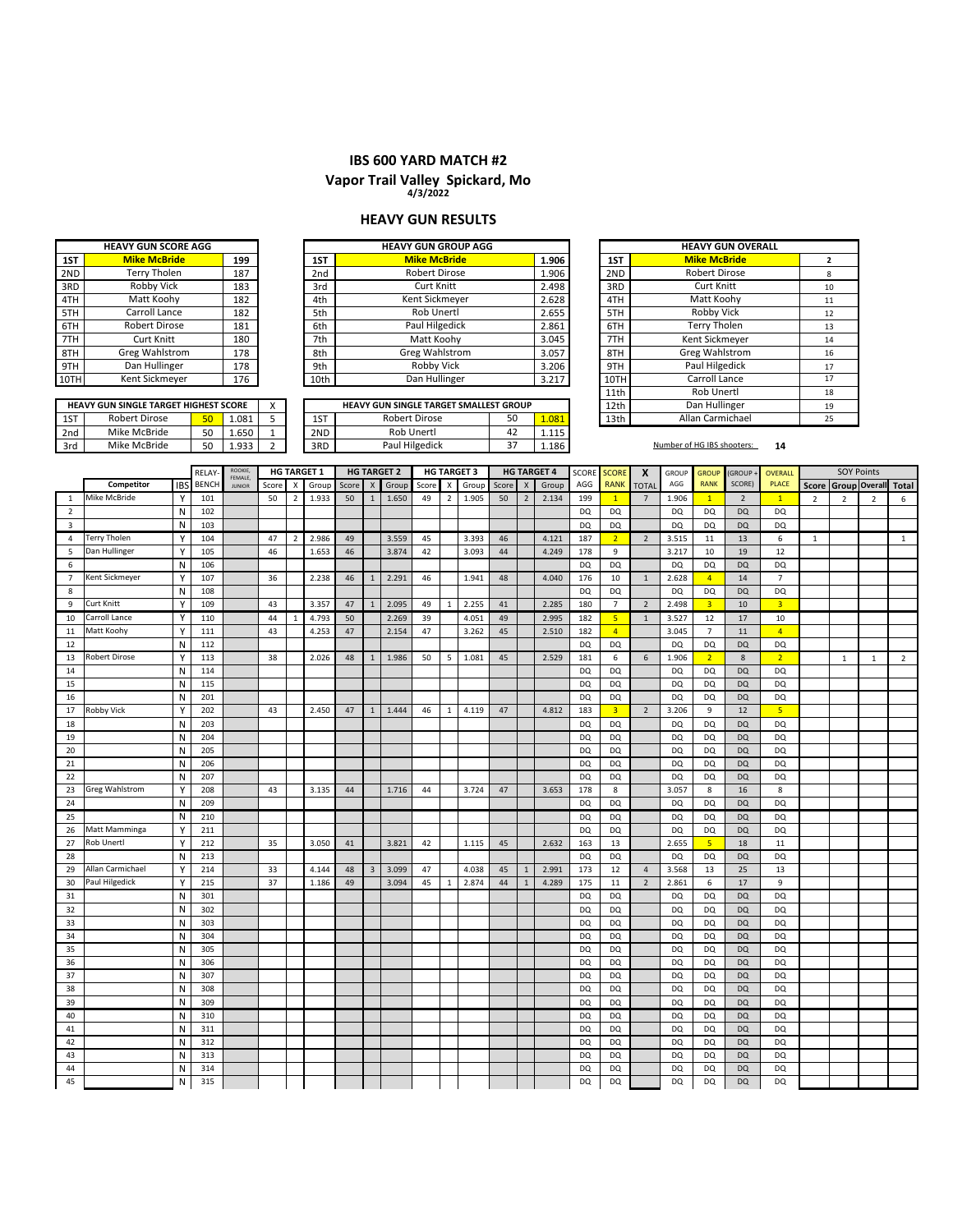# **Vapor Trail Valley Spickard, Mo 4/3/2022**

#### **TACTICAL GUN RESULTS**

|      | TACTICAL GUN SCORE AGG                   |    |       |                 | TACTICAL GUN GROUP AGG                    |  |       |            | <b>TACTICAL GUN OVERALL</b> |                       |      |  |  |
|------|------------------------------------------|----|-------|-----------------|-------------------------------------------|--|-------|------------|-----------------------------|-----------------------|------|--|--|
| 1ST  | Dan Hullinger                            |    | 186   | 1ST             | <b>Keith Maggard</b>                      |  | 2.860 |            | 1ST                         | <b>Keith Maggard</b>  | 3    |  |  |
| 2ND  | Keith Maggard                            |    | 179   | 2nd             | Dan Hullinger                             |  | 2.872 |            | 2ND                         | Dan Hullinger         | 3    |  |  |
| 3RD  | Matt Koohv                               |    | 179   | 3rd             | Matt Koohv                                |  | 3.302 |            | 3RD                         | Matt Koohv            | 6    |  |  |
| 4TH  | Tom Jacobs                               |    | 178   | 4th             | <b>Ritchie Butler</b><br>3.454            |  |       |            |                             | <b>Ritchie Butler</b> | 9    |  |  |
| 5TH  | <b>Ritchie Butler</b>                    |    | 177   | 5th             | Dennis Turner                             |  | 5TH   | Tom Jacobs | 11                          |                       |      |  |  |
| 6TH  | <b>Rhett Butler</b>                      |    | 173   | 6th             | 3.837<br><b>Rhett Butler</b><br>4.733     |  |       |            |                             | <b>Dennis Turner</b>  | 12   |  |  |
| 7TH  | Dennis Turner                            |    | 164   | 7th             | Tom Jacobs<br>4.779                       |  |       |            |                             | <b>Rhett Butler</b>   | 12   |  |  |
| 8TH  | H N/A                                    |    | #N/A  | 8th             | #N/A                                      |  | H N/A |            | 8TH                         | #N/A                  | #N/A |  |  |
| 9TH  | H N/A                                    |    | H N/A | 9 <sub>th</sub> | #N/A                                      |  | H N/A |            | 9TH                         | #N/A                  | #N/A |  |  |
| 10TH | H N/A                                    |    | #N/A  | 10th            | #N/A                                      |  | #N/A  |            | 10TH                        | #N/A                  | #N/A |  |  |
|      |                                          |    |       |                 |                                           |  |       |            | 11th                        | #N/A                  | #N/A |  |  |
|      | TACTICAL GUN SINGLE TARGET HIGHEST SCORE |    |       |                 | TACTICAL GUN SINGLE TARGET SMALLEST GROUP |  |       |            | 12th                        | #N/A                  | #N/A |  |  |
| 1ST  | Keith Maggard                            | 49 | 1.443 | 1ST             | 49<br>Keith Maggard<br>1.443              |  |       |            | 13th                        | #N/A                  | #N/A |  |  |
| 2ND  | <b>Ritchie Butler</b>                    | 49 | 1.956 | 2nd             | 43<br>Dennis Turner<br>1.81               |  |       |            | 14th                        | #N/A                  | #N/A |  |  |
| 3RD  | Dan Hullinger                            | 49 | 1.971 | 3rd             | <b>Ritchie Butler</b><br>49<br>1.956      |  |       |            | 15th                        | #N/A                  | #N/A |  |  |

|                         |                       |            |              |                    |       |                 |       | <b>TARGET 2</b> |                |       |       |                 |       |       |                 |       |           |                |                         |           |                |                |                |
|-------------------------|-----------------------|------------|--------------|--------------------|-------|-----------------|-------|-----------------|----------------|-------|-------|-----------------|-------|-------|-----------------|-------|-----------|----------------|-------------------------|-----------|----------------|----------------|----------------|
|                         |                       |            | <b>RELAY</b> | ROOKIE,<br>FEMALE. |       | <b>TARGET 1</b> |       |                 |                |       |       | <b>TARGET 3</b> |       |       | <b>TARGET 4</b> |       | SCORE     | <b>SCORE</b>   | $\boldsymbol{x}$        | GROUP     | <b>GROUP</b>   | (GROUP         | <b>OVERALL</b> |
|                         | Competitor            | <b>IBS</b> | <b>BENCH</b> | <b>JUNIOR</b>      | Score | X               | Group | Score           | $\times$       | Group | Score | X               | Group | Score | X               | Group | AGG       | <b>RANK</b>    | <b>TOTAL</b>            | AGG       | <b>RANK</b>    | + SCORE)       | <b>PLACE</b>   |
| 1                       |                       |            | 101          |                    |       |                 |       |                 |                |       |       |                 |       |       |                 |       | DQ        | <b>DQ</b>      |                         | DO        | <b>DQ</b>      | <b>DO</b>      | <b>DQ</b>      |
| $\overline{2}$          |                       |            | 102          |                    |       |                 |       |                 |                |       |       |                 |       |       |                 |       | DQ        | <b>DQ</b>      |                         | DQ        | DQ             | <b>DQ</b>      | <b>DQ</b>      |
| $\overline{\mathbf{3}}$ | <b>Ritchie Butler</b> |            | 103          |                    | 49    | 1               | 1.956 | 46              |                | 4.179 | 39    |                 | 5.341 | 43    |                 | 2.338 | 177       | 5 <sup>1</sup> | $\mathbf{1}$            | 3.454     | $\overline{4}$ | $\overline{9}$ | $\overline{4}$ |
| $\overline{4}$          |                       |            | 104          |                    |       |                 |       |                 |                |       |       |                 |       |       |                 |       | DQ        | <b>DQ</b>      |                         | DQ        | DQ             | DQ             | <b>DQ</b>      |
| 5                       | Dan Hullinger         |            | 105          |                    | 47    |                 | 2.181 | 49              | $\overline{2}$ | 1.971 | 45    | $\mathbf{1}$    | 2.357 | 45    |                 | 4.977 | 186       | $\overline{1}$ | $\overline{3}$          | 2.872     | $\overline{2}$ | $\overline{3}$ | 2 <sup>1</sup> |
| 6                       | Tom Jacobs            |            | 106          |                    | 42    |                 | 4.979 | 44              |                | 7.715 | 45    |                 | 1.965 | 47    | $\overline{3}$  | 4.455 | 178       | $\overline{4}$ | $\overline{\mathbf{3}}$ | 4.779     | $\overline{7}$ | 11             | 5 <sup>1</sup> |
| $7^{\circ}$             | Keith Maggard         |            | 107          |                    | 47    | $\mathbf{1}$    | 2.231 | 38              |                | 3.724 | 45    |                 | 4.042 | 49    |                 | 1.443 | 179       | $\overline{2}$ | $\overline{1}$          | 2.860     | 1              | $\overline{3}$ | $\overline{1}$ |
| 8                       | <b>Rhett Butler</b>   |            | 108          |                    | 42    |                 | 4.734 | 41              |                | 3.792 | 45    | $\mathbf{1}$    | 4.789 | 45    | $\mathbf{1}$    | 5.615 | 173       | 6              | $\overline{2}$          | 4.733     | 6              | 12             | $\overline{7}$ |
| 9                       | <b>Dennis Turner</b>  |            | 109          |                    | 37    |                 | 4.218 | 40              |                | 4.870 | 43    |                 | 1.810 | 44    | $\overline{2}$  | 4.451 | 164       | $\overline{7}$ | $\overline{2}$          | 3.837     | 5 <sup>1</sup> | 12             | $\,6\,$        |
| 10                      |                       |            | 110          |                    |       |                 |       |                 |                |       |       |                 |       |       |                 |       | DQ.       | DQ             |                         | DQ.       | DQ             | <b>DQ</b>      | <b>DQ</b>      |
| 11                      | Matt Koohy            |            | 111          |                    | 44    |                 | 3.848 | 45              |                | 2.749 | 45    | $\mathbf{1}$    | 3.313 | 45    |                 | 3.296 | 179       | $\overline{3}$ | $\mathbf{1}$            | 3.302     | $\overline{3}$ | 6              | $\overline{3}$ |
| 12                      |                       |            | 112          |                    |       |                 |       |                 |                |       |       |                 |       |       |                 |       | DQ        | <b>DQ</b>      |                         | <b>DQ</b> | DQ             | <b>DQ</b>      | <b>DQ</b>      |
| 13                      |                       |            | 113          |                    |       |                 |       |                 |                |       |       |                 |       |       |                 |       | DQ        | DQ             |                         | DQ        | <b>DQ</b>      | <b>DQ</b>      | DQ             |
| 14                      |                       |            | 114          |                    |       |                 |       |                 |                |       |       |                 |       |       |                 |       | <b>DQ</b> | DQ             |                         | <b>DQ</b> | DQ             | <b>DQ</b>      | <b>DQ</b>      |
| 15                      |                       |            | 115          |                    |       |                 |       |                 |                |       |       |                 |       |       |                 |       | DQ        | DQ             |                         | DQ        | DQ             | <b>DO</b>      | DQ             |
| 16                      |                       |            | 201          |                    |       |                 |       |                 |                |       |       |                 |       |       |                 |       | DQ        | DQ             |                         | DQ        | <b>DQ</b>      | <b>DQ</b>      | DQ             |
| 17                      |                       |            | 202          |                    |       |                 |       |                 |                |       |       |                 |       |       |                 |       | DQ        | <b>DQ</b>      |                         | DQ        | DQ             | <b>DQ</b>      | DQ             |
| 18                      |                       |            | 203          |                    |       |                 |       |                 |                |       |       |                 |       |       |                 |       | DQ        | <b>DQ</b>      |                         | <b>DQ</b> | DQ             | <b>DQ</b>      | <b>DQ</b>      |
| 19                      |                       |            | 204          |                    |       |                 |       |                 |                |       |       |                 |       |       |                 |       | DQ        | <b>DQ</b>      |                         | <b>DQ</b> | DQ             | <b>DQ</b>      | <b>DQ</b>      |
| 20                      |                       |            | 205          |                    |       |                 |       |                 |                |       |       |                 |       |       |                 |       | DQ        | <b>DQ</b>      |                         | <b>DQ</b> | DQ             | <b>DQ</b>      | <b>DQ</b>      |
| 21                      |                       |            | 206          |                    |       |                 |       |                 |                |       |       |                 |       |       |                 |       | DQ        | DQ             |                         | DQ        | DQ             | <b>DQ</b>      | <b>DQ</b>      |
| 22                      |                       |            | 207          |                    |       |                 |       |                 |                |       |       |                 |       |       |                 |       | DQ        | <b>DQ</b>      |                         | <b>DQ</b> | DQ             | <b>DQ</b>      | <b>DQ</b>      |
| 23                      |                       |            | 208          |                    |       |                 |       |                 |                |       |       |                 |       |       |                 |       | DQ        | <b>DQ</b>      |                         | DQ        | DQ             | <b>DQ</b>      | <b>DQ</b>      |
| 24                      |                       |            | 209          |                    |       |                 |       |                 |                |       |       |                 |       |       |                 |       | DQ        | <b>DQ</b>      |                         | <b>DQ</b> | DQ             | <b>DQ</b>      | <b>DQ</b>      |
| 25                      |                       |            | 210          |                    |       |                 |       |                 |                |       |       |                 |       |       |                 |       | DQ        | <b>DQ</b>      |                         | DQ        | DQ             | <b>DQ</b>      | <b>DQ</b>      |
| 26                      |                       |            | 211          |                    |       |                 |       |                 |                |       |       |                 |       |       |                 |       | DQ        | DQ             |                         | DQ        | DQ             | <b>DQ</b>      | DQ             |
| 27                      |                       |            | 212          |                    |       |                 |       |                 |                |       |       |                 |       |       |                 |       | DQ        | <b>DQ</b>      |                         | DQ        | DQ             | <b>DQ</b>      | <b>DQ</b>      |
| 28                      |                       |            | 213          |                    |       |                 |       |                 |                |       |       |                 |       |       |                 |       | DQ        | DQ             |                         | DQ        | DQ             | <b>DQ</b>      | DQ             |
| 29                      |                       |            | 214          |                    |       |                 |       |                 |                |       |       |                 |       |       |                 |       | DQ        | DQ             |                         | DQ        | DQ             | <b>DQ</b>      | <b>DQ</b>      |
| 30                      |                       |            | 215          |                    |       |                 |       |                 |                |       |       |                 |       |       |                 |       | DQ        | DQ             |                         | DQ        | DQ             | <b>DQ</b>      | DQ             |
| 31                      |                       |            | 301          |                    |       |                 |       |                 |                |       |       |                 |       |       |                 |       | DQ        | DQ             |                         | DO        | DQ             | <b>DO</b>      | DQ             |
| 32                      |                       |            | 302          |                    |       |                 |       |                 |                |       |       |                 |       |       |                 |       | DQ        | DQ             |                         | DQ        | DQ             | <b>DQ</b>      | DQ             |
| 33                      |                       |            | 303          |                    |       |                 |       |                 |                |       |       |                 |       |       |                 |       | DQ        | DQ             |                         | DQ        | DQ             | <b>DQ</b>      | <b>DQ</b>      |
| 34                      |                       |            | 304          |                    |       |                 |       |                 |                |       |       |                 |       |       |                 |       | DQ        | DQ             |                         | DQ        | DQ             | <b>DQ</b>      | <b>DQ</b>      |
| 35                      |                       |            | 305          |                    |       |                 |       |                 |                |       |       |                 |       |       |                 |       | DQ        | DQ             |                         | DQ        | DQ             | <b>DO</b>      | <b>DQ</b>      |
| 36                      |                       |            | 306          |                    |       |                 |       |                 |                |       |       |                 |       |       |                 |       | DQ        | DQ             |                         | DQ        | <b>DQ</b>      | <b>DQ</b>      | <b>DQ</b>      |
| 37                      |                       |            | 307          |                    |       |                 |       |                 |                |       |       |                 |       |       |                 |       | <b>DQ</b> | DQ             |                         | DQ        | DQ             | <b>DQ</b>      | <b>DQ</b>      |
| 38                      |                       |            | 308          |                    |       |                 |       |                 |                |       |       |                 |       |       |                 |       | DQ        | DQ             |                         | DQ        | DQ             | <b>DQ</b>      | <b>DQ</b>      |
| 39                      |                       |            | 309          |                    |       |                 |       |                 |                |       |       |                 |       |       |                 |       | DQ        | DQ             |                         | DQ        | DQ             | <b>DQ</b>      | <b>DQ</b>      |
| 40                      |                       |            | 310          |                    |       |                 |       |                 |                |       |       |                 |       |       |                 |       | DQ        | DQ             |                         | DQ        | DQ             | <b>DQ</b>      | DQ             |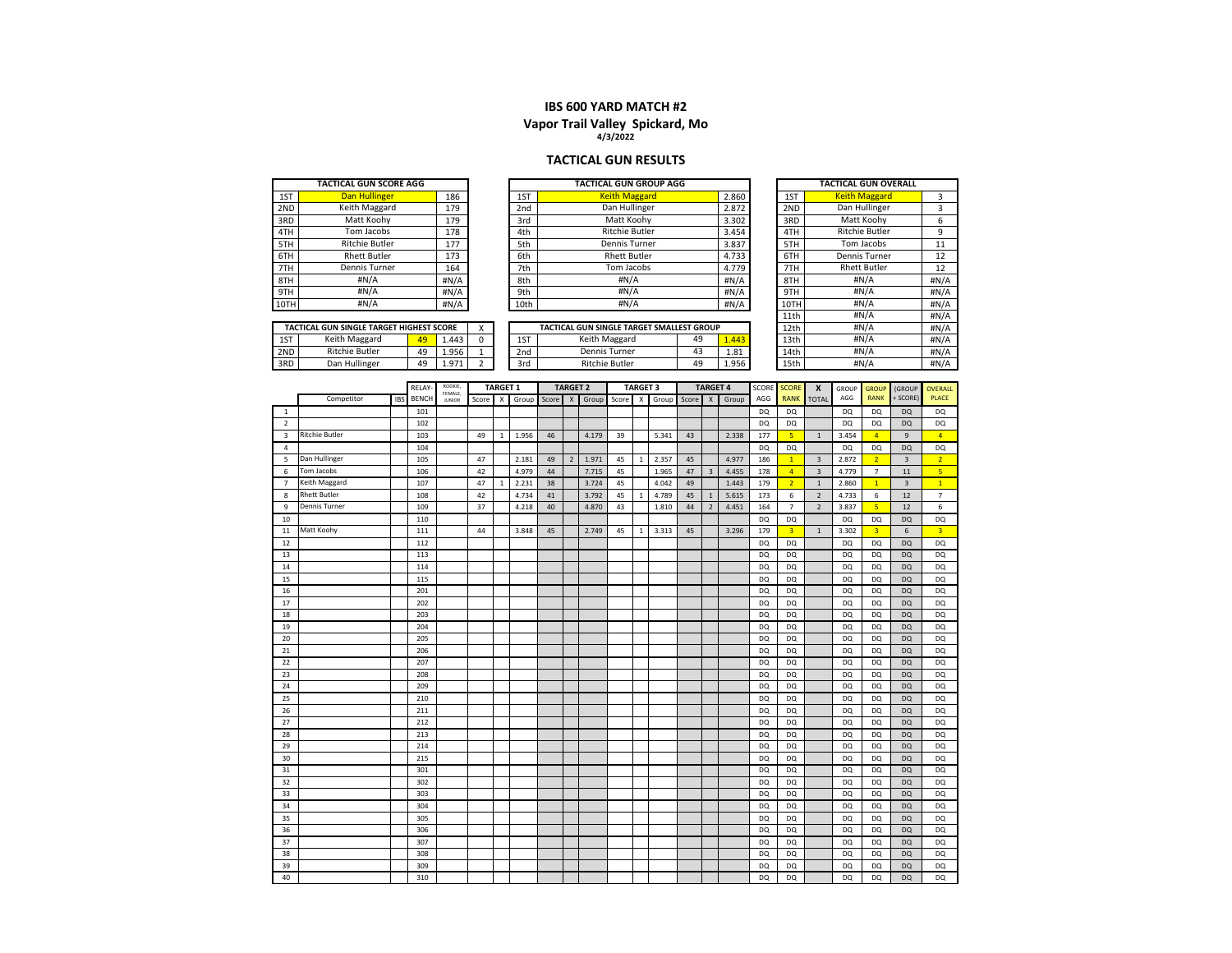# **Vapor Trail Valley Spickard, Mo Light Gun Equipment List 4/3/2022**

|                | Competitor            |                        | Caliber   | Action          | Barrel          | Stock            | Scope         | Powder         | <b>Bullet</b>      | Gunsmith            |
|----------------|-----------------------|------------------------|-----------|-----------------|-----------------|------------------|---------------|----------------|--------------------|---------------------|
| $\mathbf{1}$   | <b>Terry Tholen</b>   | LG                     | 6 mm      | Bat             | Krieger         | Wheeler          | Nightforce    | 4895           | Vapor Trail        | Cutright            |
| $\overline{2}$ | Allan Carmichael      | LG                     | 6 mm      | Bat             | <b>Brux</b>     | Self             | Nightforce    | Varget         | Berger 105         | Bonnet              |
| 3              | Robby Vick            | LG                     | 6 BRAI    | Bat             | K&P             | LRB              | Kahles        | H4895          | <b>Barts</b>       |                     |
| $\overline{4}$ | Robert DiRose         | LG                     | 6 BRA     | Bat             | Krieger         | LRB              | Nightforce    | H4895          | Barts 105          | Wheeler             |
| 5              | Paul Hilgedick        | LG                     | 6 Dasher  | Bat             | Krieger         | Hilge/Kinsley    | Nightforce    | Varget         | Berger 108 BT      | Hilgedick           |
| 6              | Mike McBride          | LG                     | 6 BRA     | Borden          | <b>Brux</b>     | PRT              | March         | Varget         | Vapor Trail        | Hilgedick           |
| $\overline{7}$ | <b>Robert Unertl</b>  | LG                     | 6 BRA     | Bat             | <b>Bartlein</b> | self             | Nightforce    |                | <b>Bart 105 H</b>  | self                |
| 8              | <b>Curt Knitt</b>     | LG                     | 6 BRA     | Bat             | Kreiger         | <b>CTK</b>       | Nightforce    | 4895           | Vapor Trail        | <b>CTK</b>          |
| 9              | Richie Butler         | LG                     | 6 GT      | Bat             | Krieger         | LRB              | <b>Burris</b> | Varget         | Vapor Trail        | Selft               |
| 10             | Matt Koohy            | LG                     | 6 mm      | Bat             | Krieger         | Shehane          | Nightforce    | <b>RL15</b>    | Vapor Trail        | Bigelow             |
| 11             | Matt Mamminga`        | $\mathsf{LG}$          | 6 Dasher  | Bat             | Krieger         | T/M              | Nightforce    |                | Vapor Trail        | Ferguson            |
| 12             | Carroll Lance         | LG                     | 6 BRA     | Bat             | Krieger         | LRB              | Nightforce    | Varget         | Vapor Trail        | Wheeler             |
| 13             | Kent Sickmeyer        | LG                     | 6BR       | Bat             | Krieger         | Tracker          | Nightforce    | Varget         | Berger 108         | <b>Brian Wick</b>   |
| 14             |                       | LG                     | 22        |                 |                 |                  |               |                |                    |                     |
| 15             | <b>Greg Wahlstrom</b> | LG                     | 6 BRDX    | Bat             | Krieger         | McMillan         | Nightforce    |                | Berger             | Self                |
| 16             | Tom Jacobs            | LG                     | Dasher    | Bat             | Lilja           | Manners          | Nightforce    | 4895           | Vapor Trail        | Wheeler             |
| $17\,$         |                       | LG                     |           |                 |                 |                  |               |                |                    |                     |
| 18             |                       | LG                     |           |                 |                 |                  |               |                |                    |                     |
| 19             |                       | LG                     |           |                 |                 |                  |               |                |                    |                     |
| 20             | <b>TACTICAL GUN</b>   | LG                     |           |                 |                 |                  |               |                |                    |                     |
| 21             | Keith Maggard         | LG                     | 6 Gt      | Remington       | Bartlein        | <b>XLR</b>       | Nightforce    | Varget         | Vapor Trail        | GAP                 |
| 22             | <b>Dennis Turner</b>  | LG                     | 6.5/284   | Savage          | Criterion       | <b>MDT</b>       | Nightforce    | <b>Vev 650</b> | Nosler 140         |                     |
| 23             | Dan Hullinger         | LG                     | 6 Dasher  | Remington       | Broughton       | B&C              |               |                |                    | <b>Bob Firth</b>    |
| 24             | Richie Butler         | LG                     | 22 BR     | Curtis          | Krieger         | <b>MPA</b>       | March         | H4350          | Berger             | MPA/SELF            |
| 25             | Allan Carmichael      | LG                     | 6 mm      | <b>Rem 700</b>  | <b>Brux</b>     | <b>MPA</b>       | Athlon        | Staball 6.5    | Vapor Trail        | Bonnet              |
| 26             | <b>Rhett Butler</b>   | $\mathsf{L}\mathsf{G}$ | 6 mm      | Curtis          |                 | Manners          | March         |                |                    | <b>GA Precision</b> |
| 27             | Randy Rinehart        | LG                     | 6 mm      | <b>Big Horn</b> | <b>Bartlein</b> | PRS <sub>2</sub> | Razor         | H4350          | <b>Vapor Trail</b> | Moor                |
| 28             | <b>Greg Young</b>     | LG                     | 7/300 WSM | Remington       | <b>Bartlein</b> | T <sub>4</sub> A | Razor         | <b>RL26</b>    | Hornady 180        | Moor                |
| 29             | Matt Koohy            | LG                     | Dasher    | Borden          | <b>Brux</b>     |                  | Nightforce    | <b>RL15</b>    | Vapor Trail 103    | K&W                 |
| 30             | Tom Jacobs            | LG                     | GT        | <b>Bat TR</b>   | Bartlein        | Manners          | Nightforce    | Varget         | Vapor Trail        | GAP                 |
| 31             |                       | LG                     |           |                 |                 |                  |               |                |                    |                     |
| 32             |                       | LG                     |           |                 |                 |                  |               |                |                    |                     |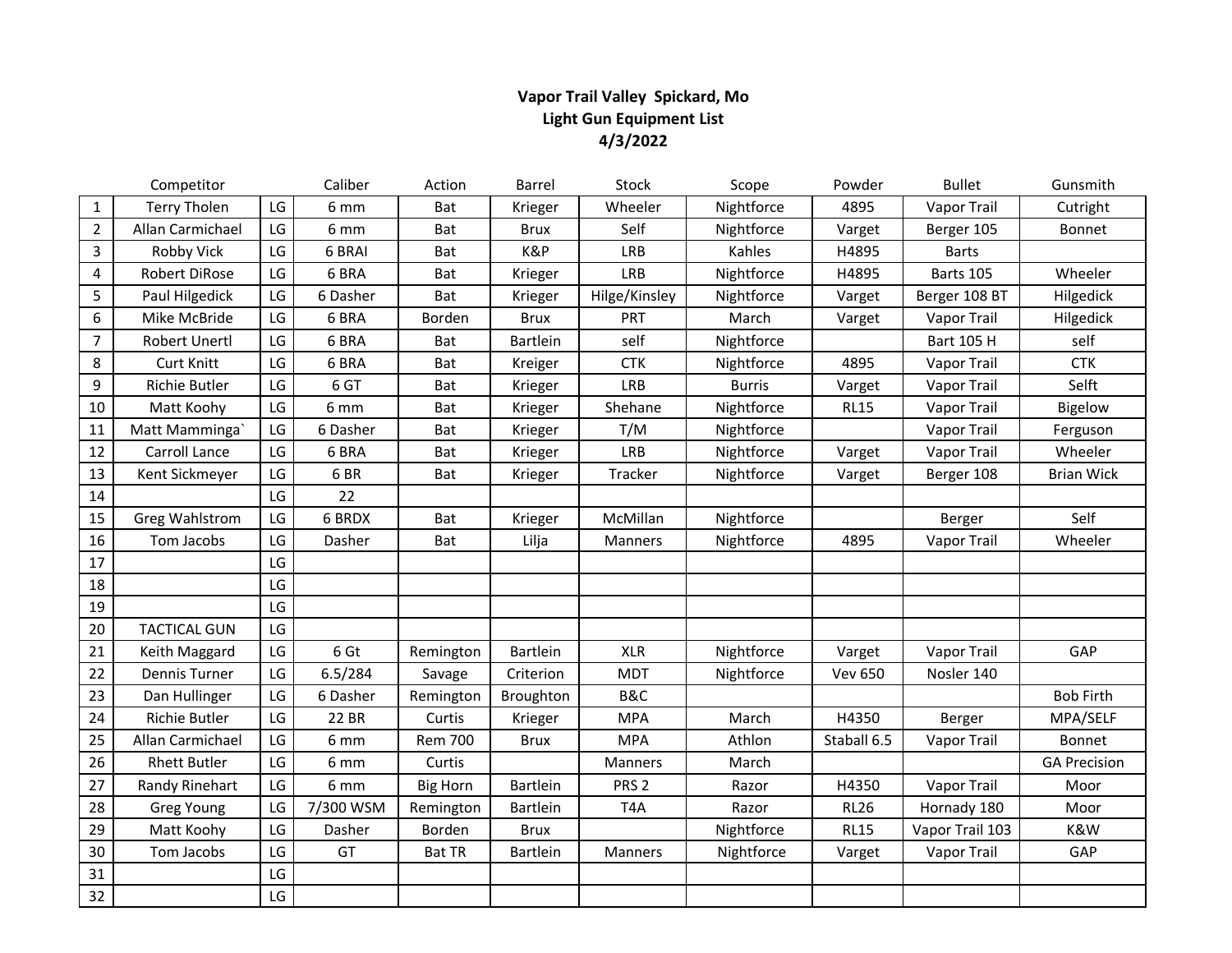# **Vapor Trail Valley Spickard, Mo Light Gun Equipment List 4/3/2022**

|    | Competitor |    | Caliber | Action | Barrel | Stock | Scope | Powder | Bullet | Gunsmith |
|----|------------|----|---------|--------|--------|-------|-------|--------|--------|----------|
| 33 |            | LG |         |        |        |       |       |        |        |          |
| 34 |            | LG |         |        |        |       |       |        |        |          |
| 35 |            | LG |         |        |        |       |       |        |        |          |
| 36 |            | LG |         |        |        |       |       |        |        |          |
| 37 |            | LG |         |        |        |       |       |        |        |          |
| 38 |            | LG |         |        |        |       |       |        |        |          |
| 39 |            | LG |         |        |        |       |       |        |        |          |
| 40 |            | LG |         |        |        |       |       |        |        |          |
| 41 |            | LG |         |        |        |       |       |        |        |          |
| 42 |            | LG |         |        |        |       |       |        |        |          |
| 43 |            | LG |         |        |        |       |       |        |        |          |
| 44 |            | LG |         |        |        |       |       |        |        |          |
| 45 |            | LG |         |        |        |       |       |        |        |          |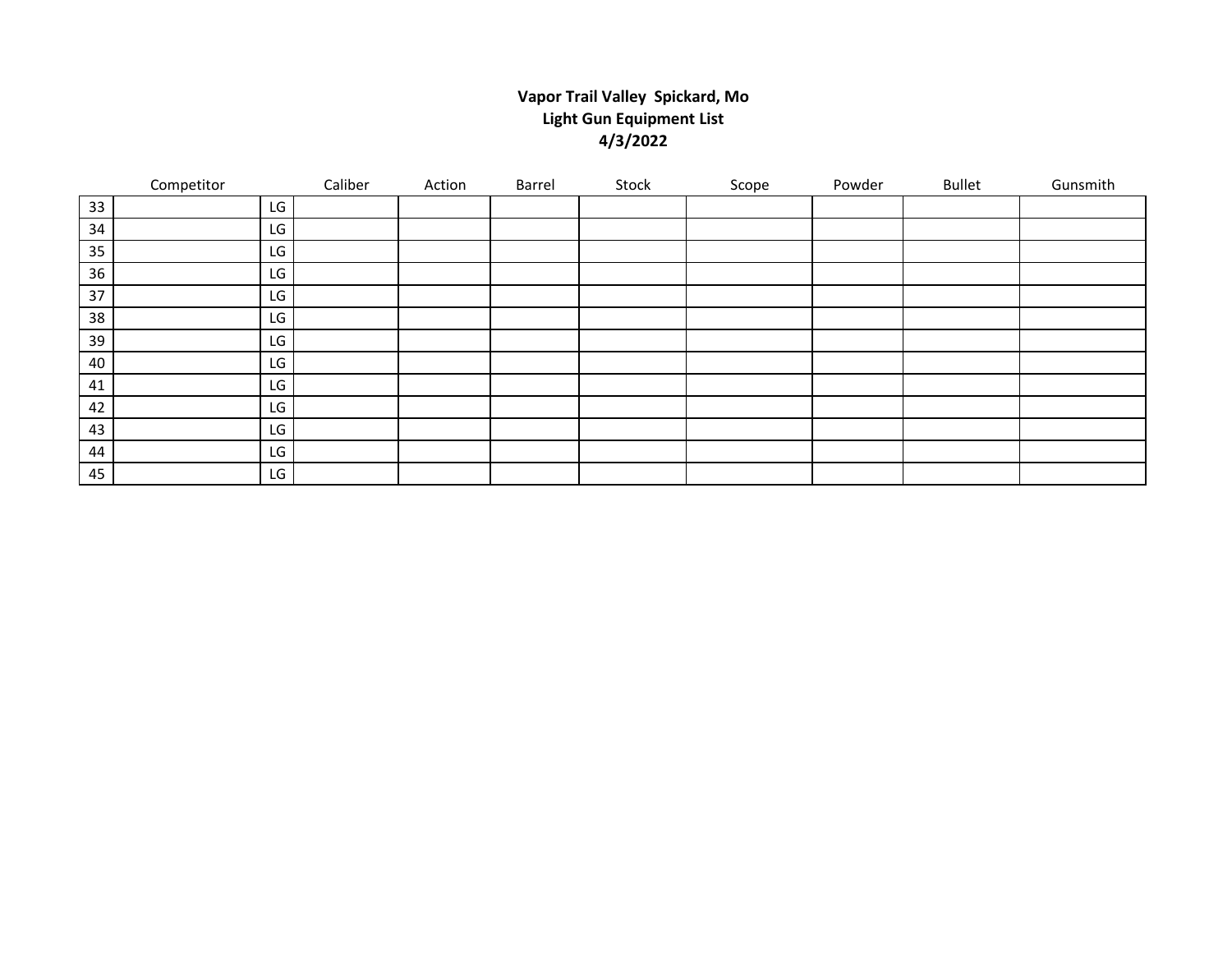# **Vapor Trail Valley Spickard, Mo Heavy Gun Equipment List 4/3/2022**

|                | Competitor            |    | Caliber  | Action | Barrel      | Stock      | Scope      | Powder      | <b>Bullet</b>      | Gunsmith          |
|----------------|-----------------------|----|----------|--------|-------------|------------|------------|-------------|--------------------|-------------------|
| $\mathbf{1}$   | <b>Terry Tholen</b>   | HG | 6 mm     | Bat    | Krieger     | Wheeler    | Nightforce | 4895        | <b>Vapor Trail</b> | Cutright          |
| $\overline{2}$ | Allan Carmichael      | HG | 6 mm     | Bat    | <b>Brux</b> | Self       | Nightforce | Varget      | Berger 105         | Bonnet            |
| 3              | Robby Vick            | HG | 6 BRAI   | Bat    | K&P         | LRB        | Kahles     | H4895       | <b>Barts</b>       |                   |
| 4              | Robert DiRose         | HG | 6 BRA    | Bat    | Krieger     | LRB        | Nightforce | H4895       | Barts 105          | Wheeler           |
| 5              | Paul Hilgedick        | HG | 6 Dasher | Stolle | <b>Brux</b> | Hilgedick  | Nightforce | Varget      | Berger 108 BT      | Hilgedick         |
| 6              | Mike McBride          | HG | 6 BRA    | Borden | <b>Brux</b> | McMillan   | March      | 4895        | Vapor Trail        | Hilgedick         |
| $\overline{7}$ | <b>Robert Unertl</b>  | HG | 6 BRA    | Bat    | Bartlein    | self       | Nightforce |             | <b>Bart 105 H</b>  | self              |
| 8              | <b>Curt Knitt</b>     | HG | 6 BRA    | Bat    | Kreiger     | <b>CTK</b> | Nightforce | 4895        | Vapor Trail        | <b>CTK</b>        |
| 9              | Matt Koohy            | HG | 6 mm     | Bat    | Krieger     | Shehane    | Nightforce | <b>RL15</b> | Vapor Trail        | Bigelow           |
| 10             | Matt Mamminga         | HG | 6 Dasher | Bat    | Krieger     | T/M        | Nightforce |             | Vapor Trail        | Ferguson          |
| 11             | Carroll Lance         | HG | 6 BRA    | Bat    | Krieger     | LRB        | Nightforce | Varget      | Vapor Trail        | Wheeler           |
| 12             | Kent Sickmeyer        | HG | 6BR      | Bat    | Krieger     | Tracker    | Nightforce | Varget      | Berger 108         | <b>Brian Wick</b> |
| 13             | Tim Gonnerman         | HG | 22       |        |             |            |            |             |                    |                   |
| 14             | <b>Greg Wahlstrom</b> | HG | 6 BRDX   | Bat    | Krieger     | McMillan   | Nightforce |             | Berger             | Self              |
| 15             |                       | HG |          |        |             |            |            |             |                    |                   |
| 16             |                       | HG |          |        |             |            |            |             |                    |                   |
| 17             |                       | HG |          |        |             |            |            |             |                    |                   |
| 18             |                       | HG |          |        |             |            |            |             |                    |                   |
| 19             |                       | HG |          |        |             |            |            |             |                    |                   |
| 20             |                       | HG |          |        |             |            |            |             |                    |                   |
| 21             |                       | HG |          |        |             |            |            |             |                    |                   |
| 22             |                       | HG |          |        |             |            |            |             |                    |                   |
| 23             |                       | HG |          |        |             |            |            |             |                    |                   |
| 24             |                       | HG |          |        |             |            |            |             |                    |                   |
| 25             |                       | HG |          |        |             |            |            |             |                    |                   |
| 26             |                       | HG |          |        |             |            |            |             |                    |                   |
| 27             |                       | HG |          |        |             |            |            |             |                    |                   |
| 28             |                       | HG |          |        |             |            |            |             |                    |                   |
| 29             |                       | HG |          |        |             |            |            |             |                    |                   |
| 30             |                       | HG |          |        |             |            |            |             |                    |                   |